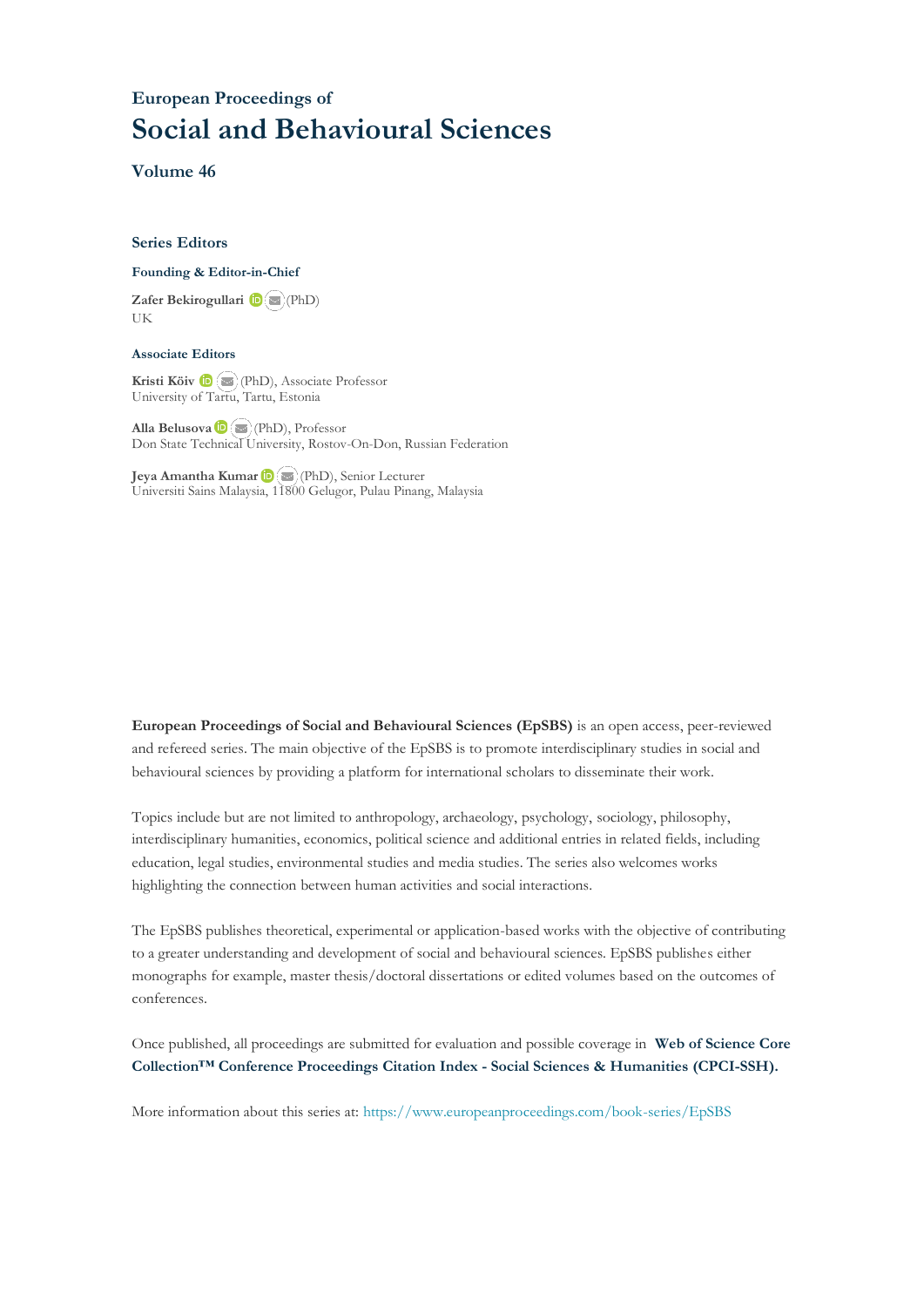# EDUCATION ENVIRONMENT FOR THE INFORMATION AGE - EEIA 2018

Selected, peer-reviewed papers from the

International Conference "Education Environment for the Information Age" (EEIA 2018), 05-06 June 2018, Institute for Strategy of Education Development of the Russian Academy of Education, Moscow, Russia

Edited by: Sing Kai Lo **ID** 

Editor(s) Affiliation(s):

**Sing Kai Lo, Professor** The Education University of Hong Kong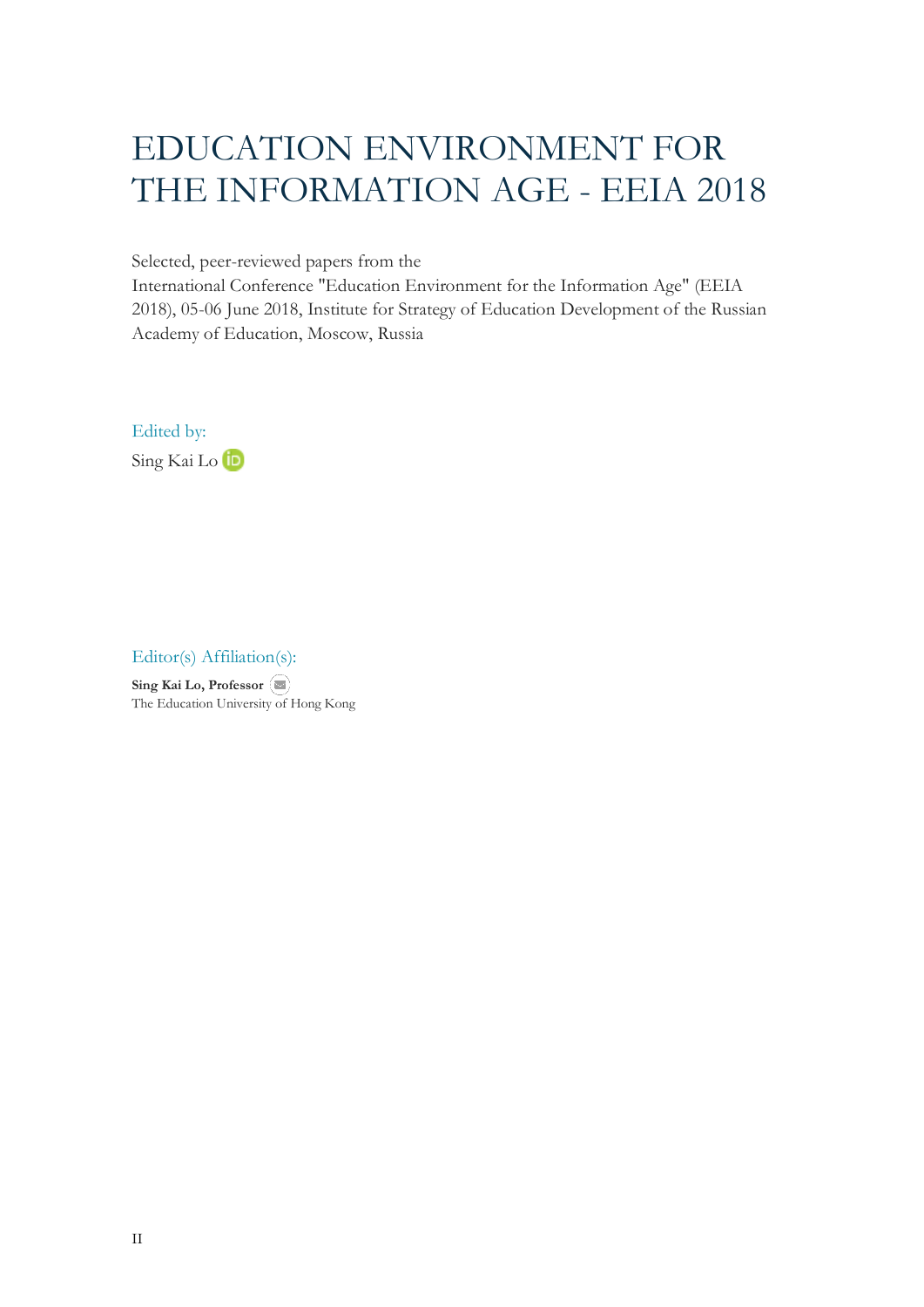

ISSN: 2357-1330 (online).

European Proceedings of Social and Behavioural Sciences

ISBN: 978-1-80296-045-7 (e-book)

EDUCATION ENVIRONMENT FOR THE INFORMATION AGE - EEIA 2018

[https://doi.org/10.15405/epsbs\(2357-1330\).2018.9.2](https://doi.org/10.15405/epsbs(2357-1330).2018.9.2)

 $G \odot \odot$ © The Editor(s) and The Author(s) 2018. This is an open access book distributed under the Creative Commons CC License BY-NC-ND 4.0. Unported License, permitting all non-commercial use, distribution, and reproduction in  $\overline{ND}$ any medium, provided the original work is properly cited.

This book is published by the registered company Future Academy which is registered under the ISO London Limited. The registered company address is: 293 Green Lanes, Palmers Green, London, United Kingdom, N13 4XS Reg. Number: 9219513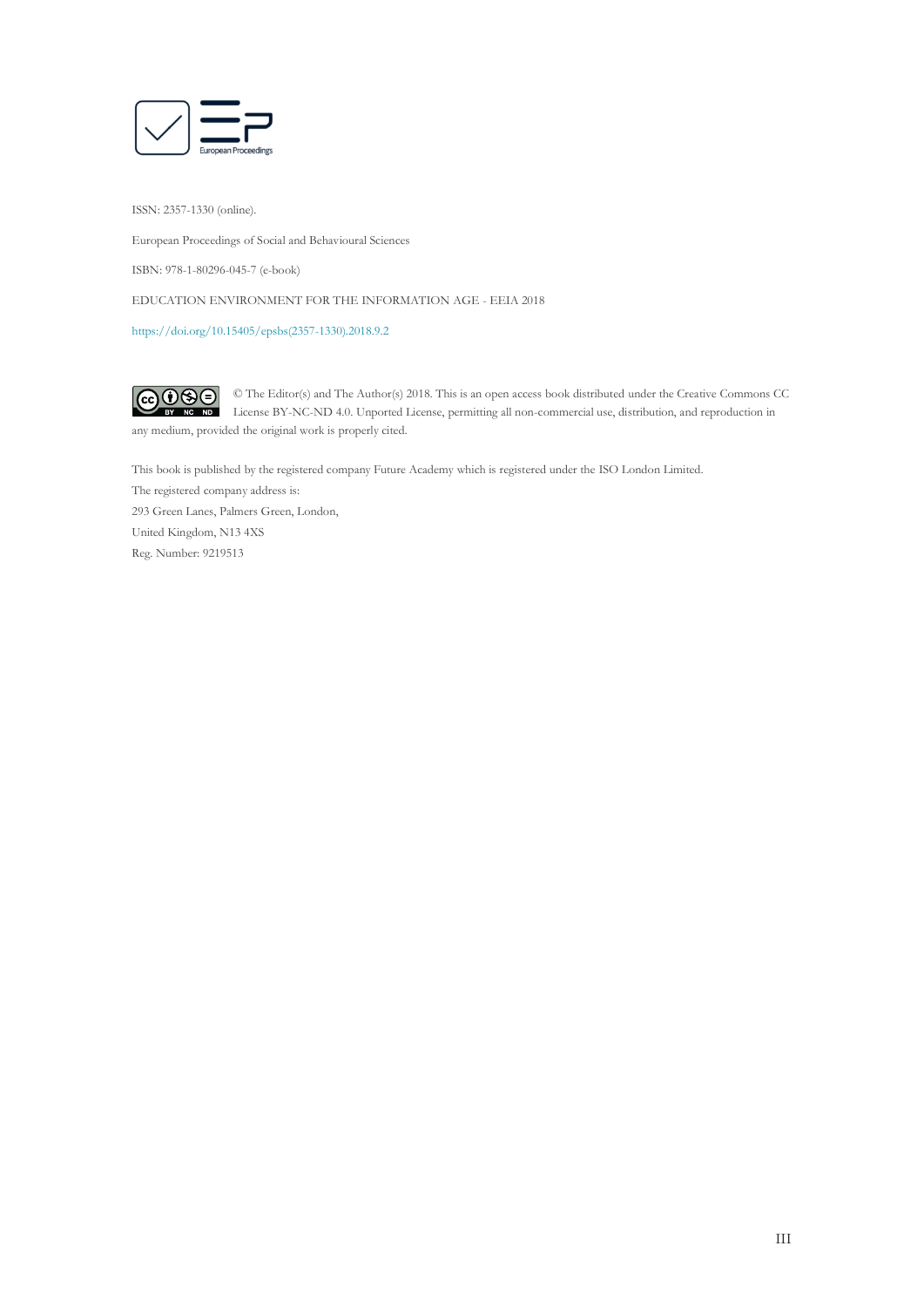## **Table of Contents**

#### **No: 1**

Title: Features Of Students' Socialization In Digital Information Era *Pages: 1-10* Author(s): **Magomed M. Abdurazakov,** Ruslan A.-S. Aziev, Nataliay I. Isupova, Ekaterina R. Tumbasova

#### **No: 2**

Title: Ideology Of Reforms: Joint Programs In The French And Russian Education Systems *Pages: 11-21* Author(s): **Oksana I. Aleksandrova,** Svetlana A. Moskvicheva, Natalya A. Bubnova

#### **No: 3**

Title: Artistic And Educational Potential Of The Contemporary Musical Toys *Pages: 22-30* Author(s): **Larisa L. Alekseeva,** Olga V. Stukalova, Elena F. Komandyshko, Veronika V. Kuznetsova, Inga V. Zhgenti

#### **No: 4**

Title: Realization Of The Principle Of Continuity In Functional Reading Literacy Forming *Pages: 31-39* Author(s): **Irina V. Uskova,** Olga M. Alexandrova, Irina P. Vasilevykh, Yulia N. Gosteva, Irina N. Dobrotina

#### **No: 5**

Title: Comparative Analysis Of Examination Materials In Geography In Russian And Foreign Schools *Pages: 40-51* Author(s): **Eleonora M. Ambartsumova,** Vadim V. Barabanov, Svetlana Y. Dyukova

#### **No: 6**

Title: Interrelation Of Inclusion In Interne Environment And Social-Psychological Adaptation Of Youth *Pages: 52-60* Author(s): **Irina A. Bobyileva,** Tatiana A. Arakantseva , Olga V. Zavodilkina

#### **No: 7**

Title: The Relationship Of Literary And Cultural Functional Literacy Of The Modern Pupil *Pages: 61-68* Author(s): **Maria A. Aristova,** Zhanna I. Strizhekurova, Nataliia A. Mironova, Natalya P. Dutko

#### **No: 8**

Title: Specifics Of Upbringing Methods In The Activities Of The Children's Social Association *Pages: 69-75* Author(s): **Gennady Yu. Belyaev**, Ludmila V. Alieva, Vladimir V. Kruglov

#### **No: 9**

Title: Network Project As A Means Of Implementing School And University Project Activities *Pages: 76-83* Author(s): **Evgenia V. Biryukova,** Irina V. Bogovskaya, Maria A. Molchanova, Elena A. Morozova, Galina Yu. Semyonova, Irina V. Schvedova

#### **No: 10**

Title: Categorization Of "Transitive University" Phenomenon: Social And Cultural Basis *Pages: 84-90* Author(s): **Egor V. Neborskiy,** Mikhail V. Boguslavskiy, Nataliya S. Ladyzhets, Olga V. Sannikova

#### **No: 11**

Title: Analysis Of Contemporary Alternative Schools Functioning In The United States *Pages: 91-99* Author(s): **Tatiana N. Bokova,** Liudmila A. Milovanova, Olga R. Zaitseva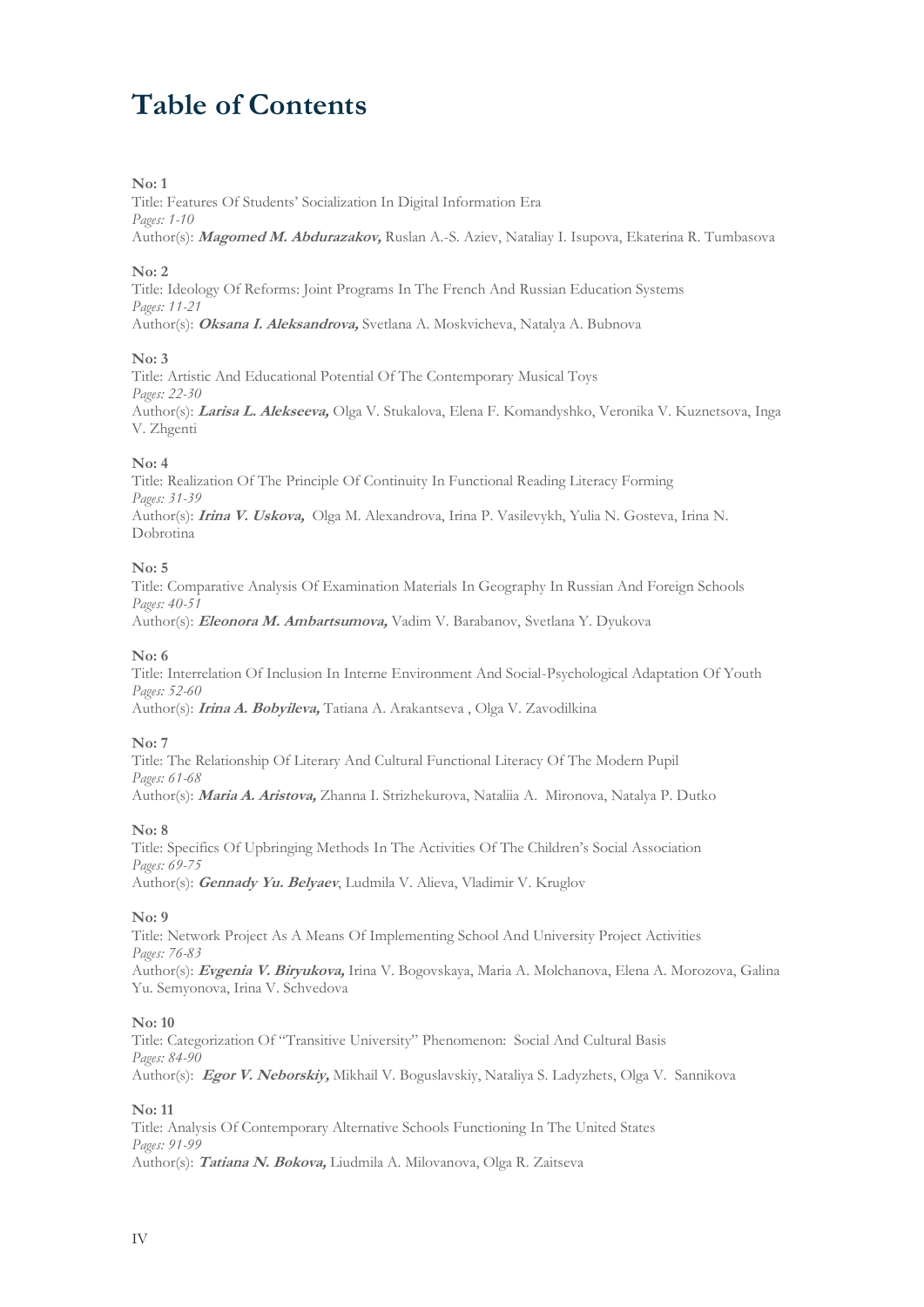Title: Protection Of Youth In The Information Educational Space: Social And Pedagogical Aspects *Pages: 100-107* Author(s): **Olga V. Gukalenko,** Vladimir P. Borisenkov, Viktor N. Pustovoitov, Lyubov' D. Panova

#### **No: 13**

Title: Productive Student-Teacher Interaction On The Virtual Market Of Educational Services *Pages: 108-119* Author(s): **Tamara I. Borovkova,** Vyacheslav V. Kravtsov, Tatyana D. Lavrinenko, Galina N. Petrova, Nina N. Savelyeva, Oksana V. Stepkova

#### **No: 14**

Title: Digital Democracy In Educational Management *Pages: 120-128* Author(s): **Lyubov N. Ruliene,** Tatyana C. Budaeva, Sergey D. Namsaraev

#### **No: 15**

Title: Development Of Communicative Competencies Through Innovative Technologies (Based On The Travelogue Genre) *Pages: 129-137* Author(s): **Irina V. Bugaeva**

#### **No: 16**

Title: Assessment Criteria For The Quality Of Educational Activities At School *Pages: 138-145* Author(s): **Margarita Yu. Chandra,** Nikolay K. Sergeev, Vladislav V. Serikov, Elena I. Sakharchuk

**No: 17**

Title: Forms Of Teacher-Pupil Interaction In Literature Lessons *Pages: 146-153* Author(s): **Viktor F. Chertov\*,** Alla M. Antipova , Viktor P. Zhuravlev

#### **No: 18**

Title: Digital Literacy Gaps: Are They Critical For 21st Century Researchers? *Pages: 154-163* Author(s): **Oksana P. Chigisheva**

**No: 19**

Title: Methodological Maintenance Of Future Teachers' Training For The Professional Choice *Pages: 164-170* Author(s): **Evgeny O. Cherkashin,** Svetlana N. Chistyakova, Nikolaj F. Rodichev

#### **No: 20**

Title: Organizing High School Students' Independent Learning Using Information And Communication Technologies *Pages: 171-178*

Author(s): **Elena V. Dostovalova,** Anna Y. Prokopenko, Natalja A. Strogova, Alexander A. Maschanov, Yulia N. Borovik, Natalia S. Alpatova

#### **No: 21**

Title: Main Trends In Cognitive Research In Education In Usa, Canada And France *Pages: 179-186* Author(s): **Svetlana A. Dudko,** Irina M. Elkina, Natalia L. Korshunova ,Irina M. Kurdyumova, Svetlana M. Marchukova, Irina S. Naydenova

#### **No: 22**

Title: Formation Of Teachers' ICT-Competencies In The Field "Computer Science And Mathematics" *Pages: 187-194* Author(s): **Alibek Kh. Dzamyhov,** Marina T. Aslanova

#### **No: 23**

Title: Information Connected Characteristics Of The Youth's Resilience In The Unfavorable Environment *Pages: 195-202* Author(s): **Elena N. Dzyatkovskaya,** Nadezhda M. Saraeva, Irina L. Galiakberova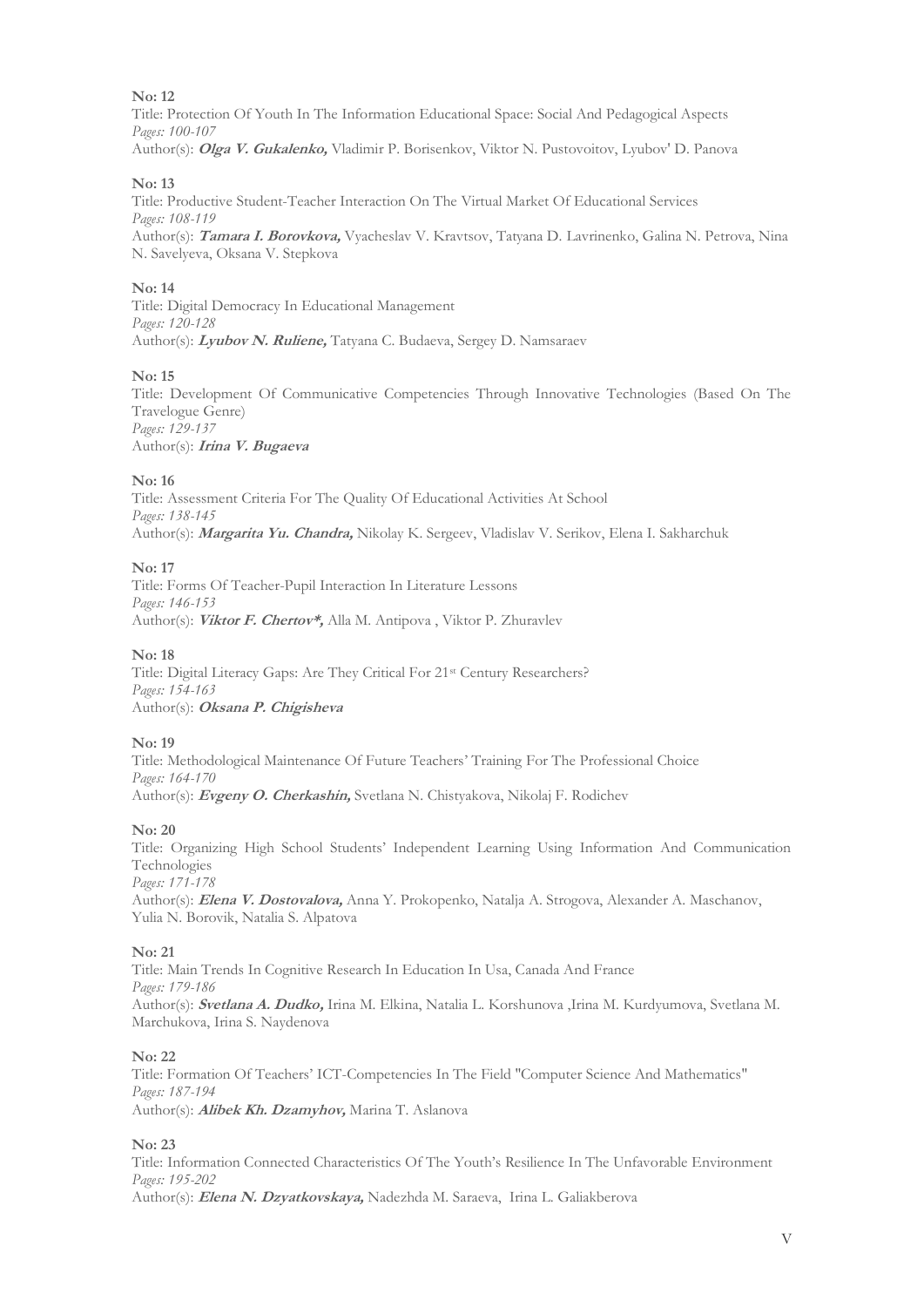Title: Communicative Aspect Of Adaptation Of First-Year Students To The University Educational Environment *Pages: 203-210* Author(s): **Elena L. Erokhina**

#### **No: 25**

Title: Educational Expanse And Value Orientations Of University Students' Educational Activity *Pages: 211-221* Author(s): **Boris E. Fishman,** Bogdana S. Kuzmina, Olga A. Fokina, Nataliay G. Bogachenko, Olesya V. Pavlova, Valentina Yu. Vashkyavichus

#### **No: 26**

Title: Linguo-Didactic Potential Of Internet Technologies *Pages: 222-230* Author(s): **Elena Ya. Grigoryeva,** Ludmila P. Ryzhova, Irina V. Dorofeeva

#### **No: 27**

Title: Modern Discursive Practices As Classroom Material For Philology And Journalism Teachers *Pages: 231-240* Author(s): **Oksana S. Issers,** Elena G. Malysheva

#### **No: 28**

Title: Modern Global Risks Impact On Education Systems And Unified Education Space Formation *Pages: 241-250* Author(s): Oleg B. Ivanov, **Svetlana V. Ivanova**

#### **No: 29**

Title: Training Tutors To Support International Students In The Multicultural Educational Environment *Pages: 251-257* Author(s): **Olga K. Logvinova,** Galina P. Ivanova, Natalia N. Shirkova

#### **No: 30**

Title: Forms Of Interaction Between Museums And Educational Organizations In The Information Society *Pages: 258-265* Author(s): **Olga V. Ivanova**

#### **No: 31**

Title: Reading Instruction For Students With Intellectual Disabilities *Pages: 266-276* Author(s): **Andrew P. Johnson**

#### **No: 32**

Title: Analyzing The Performance Of General-Education Complexes With Regard To Implementing Continuity *Pages: 277-284* Author(s): **Lyudmila A. Kharisova,** Galina P. Novikova, Tezata M. Shukaeva

#### **No: 33**

Title: Model Of Independent Evaluation Of Teachers' Qualification In Educational Cluster *Pages: 285-292* Author(s): **Vladimir A. Kirik,** Alexander G. Bermus, Svetlana Y. Samokhvalova

#### **No: 34**

Title: New Onomastic Realities In Digital Era *Pages: 293-300* Author(s): **Olesya V. Kisel,** Vladimir V. Mikhailov, Yuliya A. Savinova, Galina A. Bosik

#### **No: 35**

Title: Pedagogical Expert Assessment Of Character Building Process *Pages: 301-308* Author(s): **Elena V. Kiseleva,** Natalia L. Selivanova, Nikolay N. Kiselev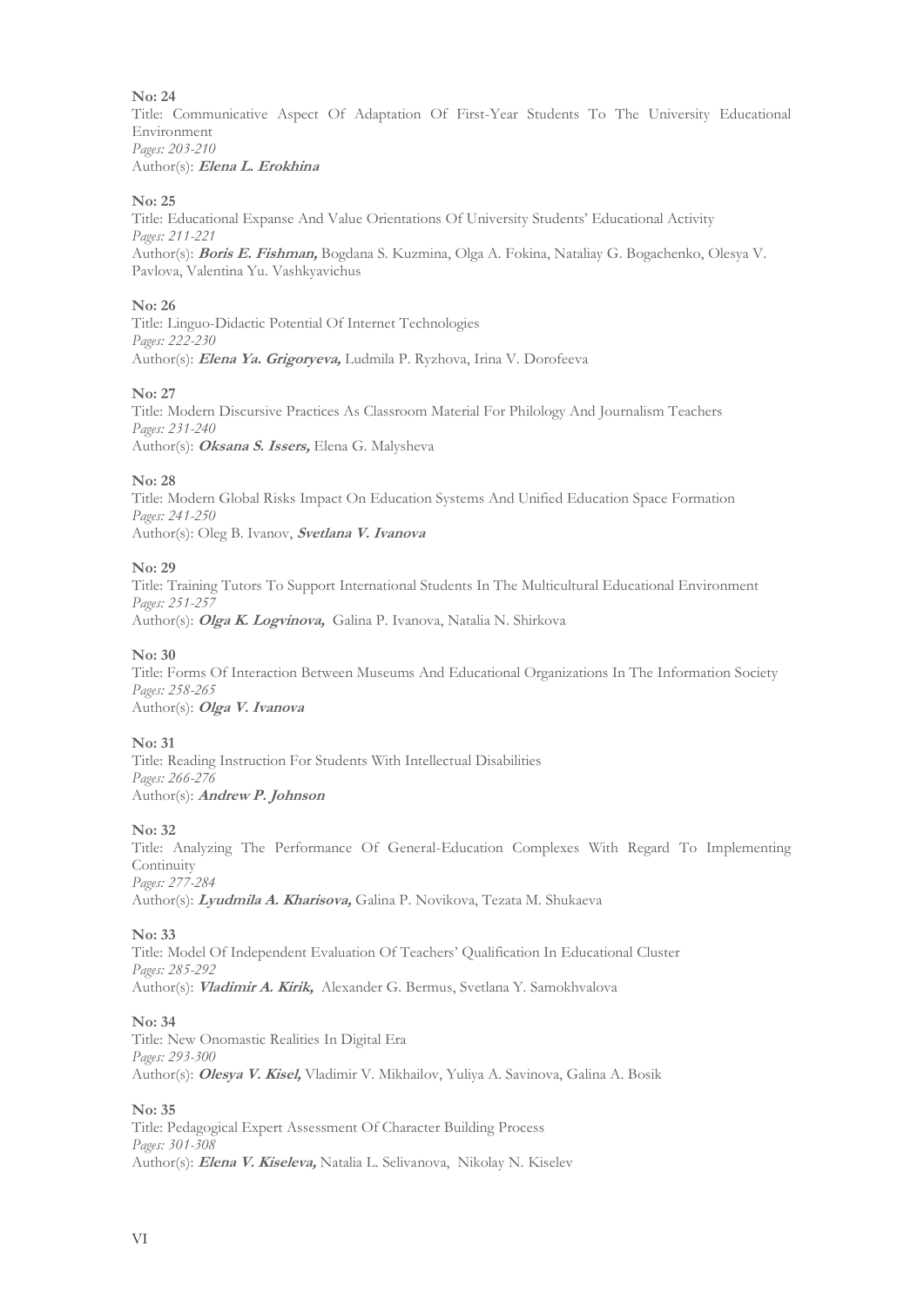Title: Russian Educational Research Papers In International Publications: The Urge For Academic Writing *Pages: 309-318* Author(s): **Irina Korotkina**

#### **No: 37**

Title: Gender Aspects Of Internet-Addiction And Social Networking Motives In Rural High-School Students *Pages: 319-325* Author(s): **Natalia L. Korshunova,** Tatyana A. Gavrilova, Oksana V. Markova, Tatyana V. Slinkova

#### **No: 38**

Title: Schoolchildren's Musical Perception Development On The Basis Of Interactive Music-Making Technology *Pages: 326-333*

Author(s): **Igor M. Krasilnikov,** Marina S. Krasilnikova, Olga N. Yashmolkina

#### **No: 39**

Title: Functional State Of Modern Schoolchildren With Different Physical Working Capacity Level *Pages: 334-340* Author(s): **Igor A. Krivolapchuk,** Anastasia A. Gerasimova, Maria B. Chernova , Ivan I. Krivolapchuk, Galina A. Zaytseva

#### **No: 40**

Title: What A Modern School Textbook Represents: Viewpoints From Pedagogical Studies *Pages: 341-350* Author(s): **Yulia G. Kurovskaya**

#### **No: 41**

Title: Reading Literacy Of Russian Primary Schoolchildren: Achievements And Problems *Pages: 351-358* Author(s): **Marina I. Kuznetsova**

#### **No: 42**

Title: Approaches To Assessing Students' Learning Achievements: National And International Experience *Pages: 359-366* Author(s): **Tatiana V. Koval,** Anna Y. Lazebnikova, Evgeniia S. Korolkova

#### **No: 43**

Title: Development Of Pedagogues' Professionalism Through Co-Design And Co-Reflection *Pages: 367-377* Author(s): **Irina M. Logvinova,** Galina L. Kopoteva, Ekaterina N. Molodikh, Maria G. Pobedonostseva, Svetlana A. Oborotova

#### **No: 44**

Title: The Phenomenon Of Succession In The Conditions Of Lifelong Learning *Pages: 378-386* Author(s): **Tatiana Yu. Lomakina,** Marina A. Aksenova, Anatoly V. Bychkov, Svetlana I. Gudilina, Michael V. Nikitin

#### **No: 45**

Title: Innovative Technology Design Foundations Of Foreign Language Learning For Colleges *Pages: 387-395* Author(s): **Tatyana Yu. Lomakina,** Nina V. Vassilchenko

#### **No: 46**

Title: Bioethical And Deontological Nature Of Educative Activities Of A Doctor *Pages: 396-402* Author(s): **Elizaveta A. Vatskel,** Mikhail A. Lukatskiy, Vanchakova N.P.

#### **No: 47**

Title: Approaches To Formation Of Cross-Cultural Communication, National And Civil Consciousness Of Teenagers *Pages: 403-408* Author(s): **Yulia A. Lyakh**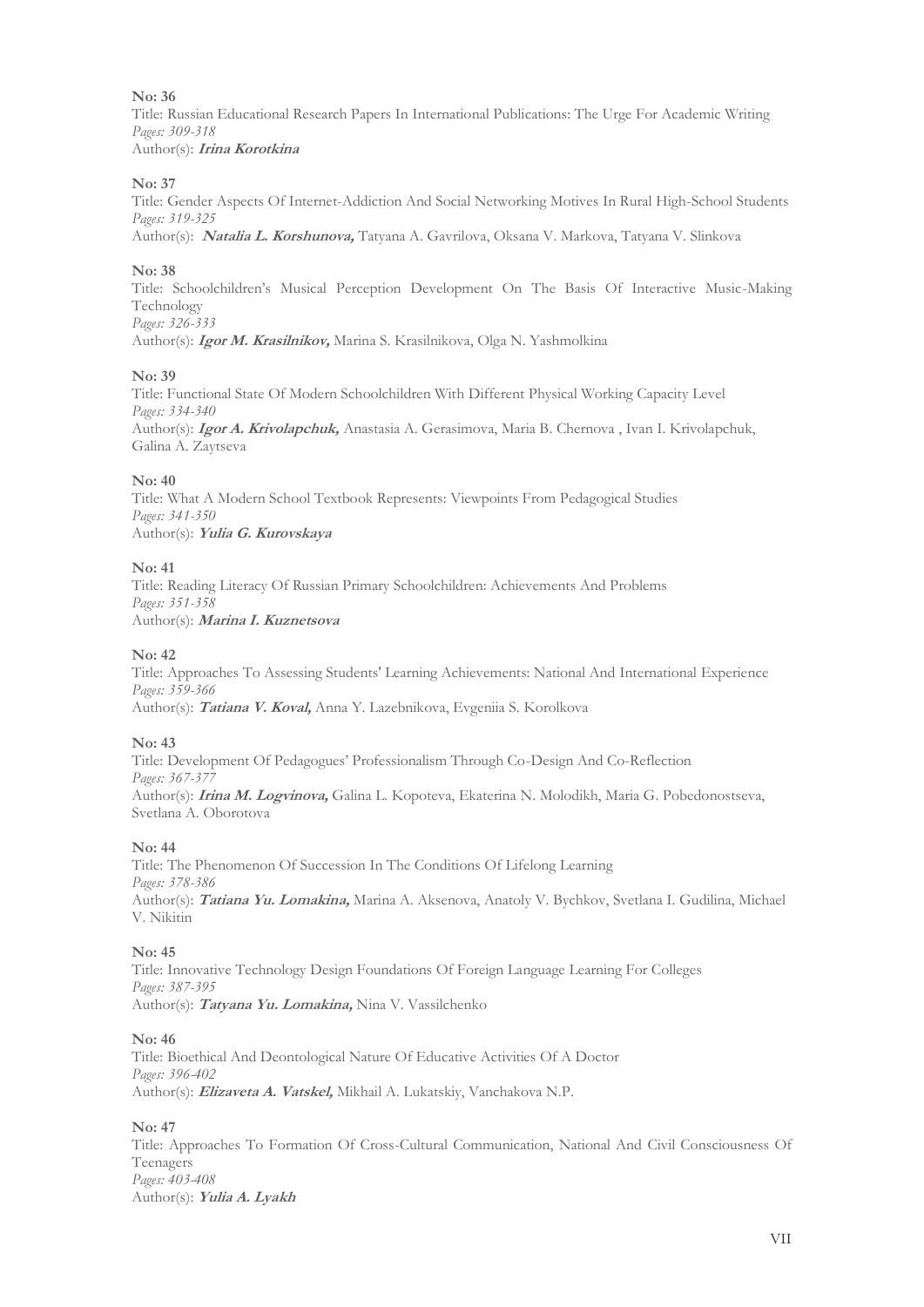Title: Readiness Of Teachers To Dialogue In The Educational Environment: Problem Statement *Pages: 409-418* Author(s): **Irina V. Merzlikina ,** Irina A. Lykova, Viktoria V. Kozhevnikova

#### **No: 49**

Title: Genetic Approach To The School Didactics Analysis: The Experience Of Applications *Pages: 419-426* Author(s): **Olga N. Machekhina**

#### **No: 50**

Title: The Rite As A Component Of Educational Space Of The Eastern Slavs *Pages: 427-432* Author(s): **Mikhail I. Makarov**

#### **No: 51**

Title: Pedagogical Integration As The Method Of Constructing Cross-Curriculum Modules Of Training Courses

*Pages: 433-444*

Author(s): **Alexander A. Mashinyan,** Nina V. Kochergina

#### **No: 52**

Title: Historical Role Of Museums And Libraries In Information Support Of Educational Environment *Pages: 445-451* Author(s): **Konstantin Yu. Milovanov,** Larisa N. Belenchuk, Sergey Z. Zanaev, Galina V. Kondratieva, Ekaterina E. Nikitina, Sergey D. Polovetsky

#### **No: 53**

Title: Vector Of Educational Development In The Twenty-First Century *Pages: 452-461* Author(s): **Mikhail I. Mukhin**

#### **No: 54**

Title: Communicative Competence Development As Success Factor For Specialists Of Information Technology *Pages: 462-471*

Author(s): **Tatyana A. Naumova,** Mikhail V. Boguslavskiy, Tatyana N. Boguslavskaya

#### **No: 55**

Title: Constructing Interdisciplinary Educational Reality Into Information Age *Pages: 472-484* Author(s): **Natalia N. Naydenova,** Anna A. Mamchenko, Tatiana D. Shaposhnikova, Igor G. Sukhin, Oxana I. Dolgaya, Vladimir A. Myasnikov

#### **No: 56**

Title: The Problem Of Interpretation In Comparative Education (Interdisciplinary Approach) *Pages: 485-492* Author(s): **Natalia N. Naydenova,** Irina A. Tagunova, Igor G. Sukhin

#### **No: 57**

Title: Straregic University Network Versus Global, National And Regional Challenges *Pages: 493-499* Author(s): **Egor V. Neborskiy**

#### **No: 58**

Title: Double Master Diploma As A Form Of International Cooperation Russian-French Cooperation *Pages: 500-509* Author(s): **Ekaterina M. Nedopekina,** Tatyana E. Evsikova, Elena S. Mikheeva

#### **No: 59**

Title: Basic Needs And Divergent Thinking In The Modern Information Field *Pages: 510-516* Author(s): **Vladimir N. Nikitin,** Natalya E. Matveyeva, Vadim Y. Sayakin, Svetlana V. Trushkova, Peter Tzanev Knchev, Yuliya M. Vaynsteyn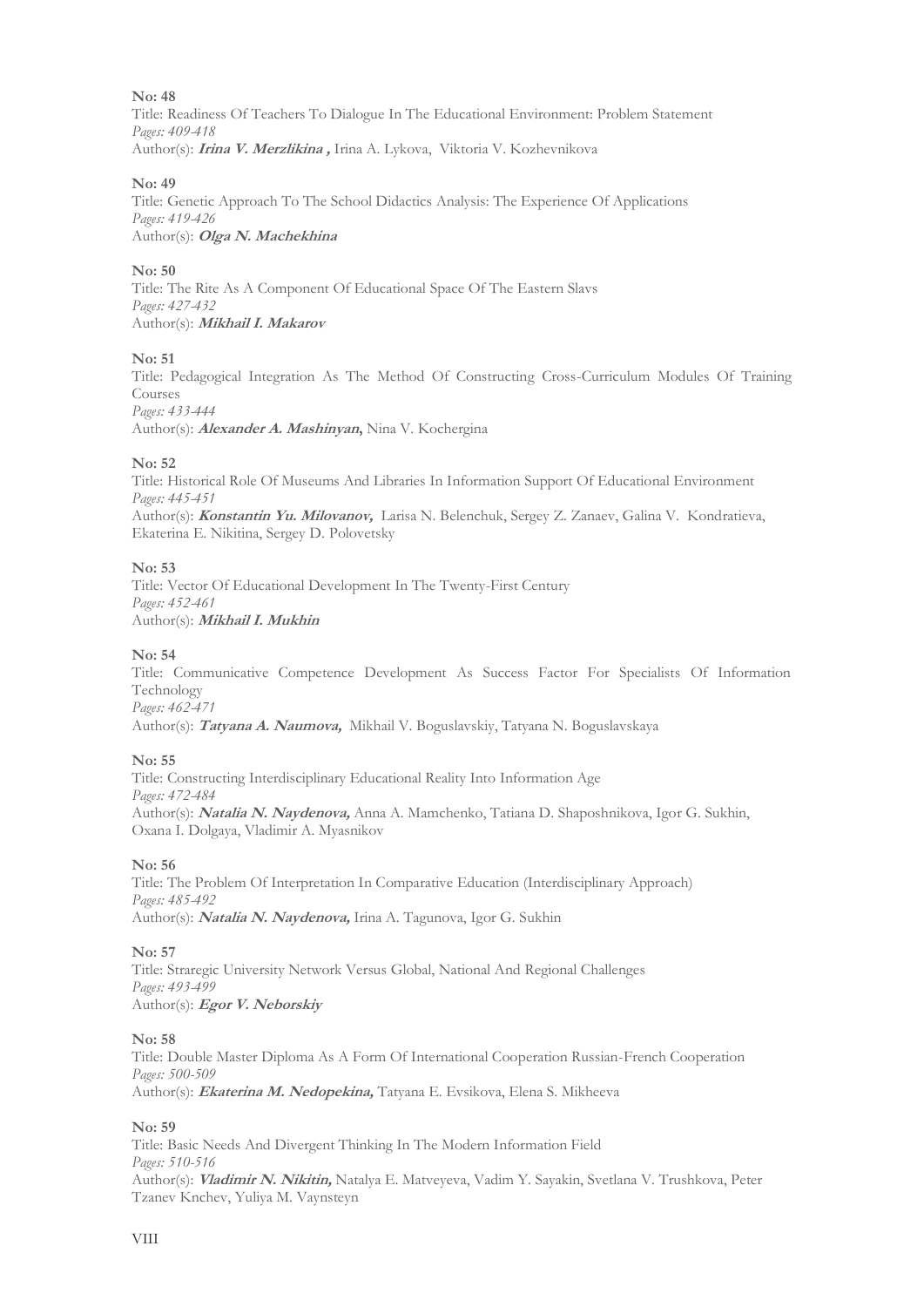Title: Internet Technologies In Education And Communication Culture In The Context Of Telecommunications *Pages: 517-525*

Author(s): **Magomedhan M. Nimatulaev,** Olga N. Tsvetkova, Vadim V. Arutyunyan, Alautdin S. Askerov, Viktoriya E. Khomyakova

#### **No: 61**

Title: Cultural Component In The Multilingual Education *Pages: 526-534* Author(s): **Olesya V. Lazareva,** Natalia V. Novospasskaya, Natalia V. Perfilieva

#### **No: 62**

Title: Communication Space Of Modern Society And Media-Culture Of The Subject Of Education *Pages: 535-542* Author(s): **Gennady M. Nurmukhamedov,** Tatiyana N. Suvorova, Ruslan A. Abdusalamov, Asiyat S. Murtuzalieva, Nikita M. Lyaginov

#### **No: 63**

Title: Pedagogical Problems Of Preventing And Controlling Religious Extremism And Terrorism Among Youth *Pages: 543-553*

Author(s): **Sergey S. Oganesyan**

#### **No: 64**

Title: Contemporary Family In Sociocultural Environment *Pages: 554-562* Author(s): **Elena Ya. Orekhova,** Irina S. Danilova, Nadezhda A. Shaidenko

#### **No: 65**

Title: Shaping Subject Position Of Future Teachers In Dialogic Communication *Pages: 563-569* Author(s): **Olga L. Osadchuk,** Elena V. Lopanova

#### **No: 66**

Title: Practice-Oriented Journalist Education In Higher Education Institutions In Russia *Pages: 570-577* Author(s): **Elizaveta A. Osipovskaya,** Victor V. Barabash, Alexander A. Grabelnikov, Natalia S. Gegelova

#### **No: 67**

Title: Innovative Educational Practices For General And Professional Education *Pages: 578-586* Author(s): **Irina M. Osmolovskaya,** Elena O. Ivanova, Mikhail V. Klarin, Vladislav V. Serikov, Yuliy B. Aliev

#### **No: 68**

Title: Implementation Of The Scientific And Methodological Approach In Natural Science Teaching Methods *Pages: 587-595* Author(s): **Natalya N. Petrova,** Alevtina A. Fadeeva, Alexander S. Bazanov

#### **No: 69**

Title: Educational Landscapes Of The Past For The Future *Pages: 596-603* Author(s): **Victoria K. Pichugina,** Vitaly G. Bezrogov

#### **No: 70**

Title: Small-Scale Media Texts As A Multimodal Resource In The Practice Of Teaching *Pages: 604-613* Author(s): **Elena N. Remchukova,** Anna A. Apostolidi

#### **No: 71**

Title: Russian Schoolchildren Financial Literacy As A Socialization Factor In The Information Age *Pages: 614-621* Author(s): **Marina Yu. Romanova**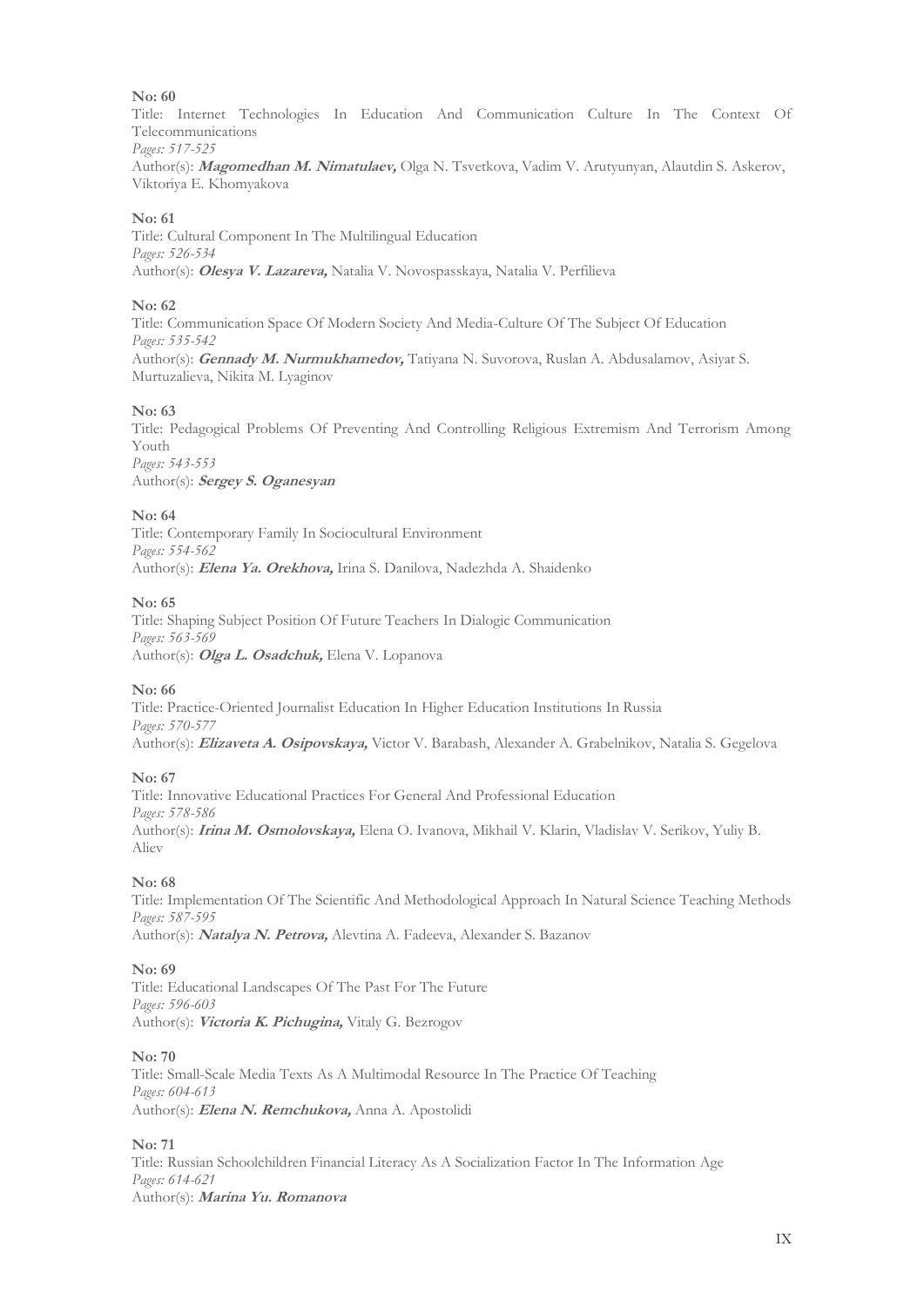Title: Information Society And Informatization Of The Educational Space: Issues And Prospects *Pages: 622-629* Author(s): **Alexander S. Rozanov,** Anna A. Chebotareva, Vladimir E. Chebotarev, Evgenija I. Rozanova, Elena I. Danilina

#### **No: 73**

Title: Stem-Education As A Resource Of Innovative Development Of Modern School *Pages: 630-635* Author(s): **Irina V. Rudenko,** Julia A. Kuzmina, Natalia V. Yashina

#### **No: 74**

Title: Financial Literacy Of The Russian Schoolchildren: Development Problems *Pages: 636-643* Author(s): **Elena L. Rutkovskaya,** Natalia I. Gorodetskaya

#### **No: 75**

Title: Information Processing As A Component Of Primary School Students' Mathematical Competence *Pages: 644-652* Author(s): **Oxana A. Rydze**

#### **No: 76**

Title: Fact, Belief, Truth And Cognition In School Mathematics Education *Pages: 653-660* Author(s): **Elena A. Sedova,** Alma E. Abylkassymova, Aleksei N. Kalimullin

#### **No: 77**

Title: Potential Of The School's Educational Space In The Teacher's Development *Pages: 661-668* Author(s): Nataliya L. Selivanova, **Andrey V. Shcherbakov**

#### **No: 78**

Title: Educational Space Of Post-Industrial World And Phenomenon Of New Childhood *Pages: 669-676* Author(s): **Oksana B. Shirokikh**

**No: 79**

Title: Teacher Training For The Leading Activity In The Conditions Of Smart Education *Pages: 677-683* Author(s): **Irina V. Shubina,** Dmitry A. Melnikov, Vadim V. Sedykh, Maryana G. Farniyeva, Dariya A. Seregina, Alexey A. Amiantov

#### **No: 80**

Title: Formation Of Universal Academic Activities Of Schoolchildren In The Modern Educational Environment *Pages: 684-691*

Author(s): **Lyudmila S. Silchenkova,** Maryana G. Farniyeva, Natalya D. Desyaeva , Ekaterina A. Nikolaeva, Tamara S. Belyakova, Maxim N. Rubin (Father Superior John)

#### **No: 81**

Title: Teachers Readiness For Interdisciplinary Interaction: Realities And Prospects *Pages: 692-700* Author(s): **Igor Yu. Sinelnikov,** Tatyana G. Zharkovskaya

#### **No: 82**

Title: Continuous Pedagogical Education: Some Digital Accents *Pages: 701-709* Author(s): **Galina N. Skudareva,** Tatyana N. Osinina, Rania G. Izmailova

#### **No: 83**

Title: The Effect Of Digital Advertising On The Social Identification Of Teenagers *Pages: 710-715* Author(s): **Natalia L. Smakotina,** Nadezhda V. Melnikova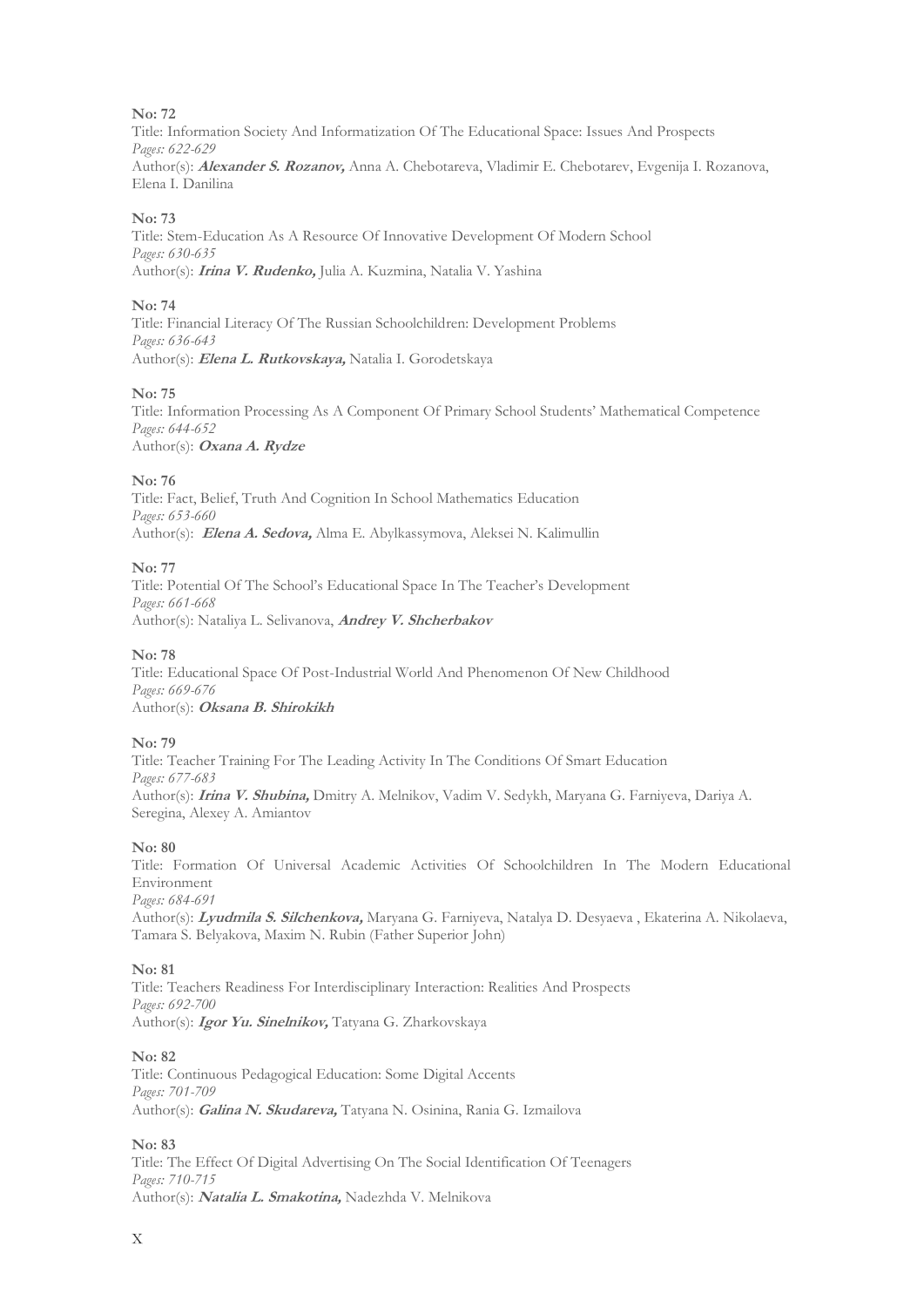Title: Standardization And Responsibility In Teaching: International Comparative Study Of Teacher Professional Standards *Pages: 716-722* Author(s): **Irina I. Sokolova,** Aleksandra Y. Sergienko

#### **No: 85**

Title: E-Learning Course "Forensic Authorship Examination" In The Law University Educational Environment *Pages: 723-732* Author(s): **Tatiana P. Sokolova**

#### **No: 86**

Title: Integrative Approach In Russia And Bulgaria: The Relevance Of Educational Practice *Pages: 733-744* Author(s): **Anna P. Suhodimtseva,** Lydia Z. Tsvetanova-Churukova, Julia B. Eremina

#### **No: 87**

Title: Creation And Publication Of The Scientific And Educational Collection In The Internet *Pages: 745-752* Author(s): **Sergey N. Tikhomirov**

#### **No: 88**

Title: Continuous Professional Teachers' Training In Conditions Of Federal State Educational Standards Integration *Pages: 753-759* Author(s): **Tatyana V. Timokhina,** Irina A. Telina, Elena B. Bulavkina Yury V. Yeliseyev

#### **No: 89**

Title: Sphere Of Ecology As A Field Of Social Formation *Pages: 760-767* Author(s): **Evgeny V. Titov,** Evgeny O. Cherkashin, Tatiana V. Makhareva

#### **No: 90**

Title: Informatics Discipline In The Context Of Digital Civilization *Pages: 768-774* Author(s): **Irina I. Trubina,** Sergey A. Beshenkov, Anna A. Braines

#### **No: 91**

Title: Pedagogical Conditions Of Adaptation And Education Of Migrant Children In Preschools *Pages: 775-783* Author(s): **Marina E. Ushakova,** Inna Yu. Shustova Irina D. Demakova

#### **No: 92**

Title: The Specifics Of Homework Assignments In The Information And Educational Environment *Pages: 784-790* Author(s): **Irina V. Uskova**

#### **No: 93**

Title: Creative Designing Of Personalized Game Model In Modern Media Education *Pages: 791-799* Author(s): **Irina I. Volkova,** Svetlana L. Urazova, Natalia D. Desyaeva, Leila O. Algavi, Irina N. Kemarskaya, Evgenia S. Kilpelyaynen

#### **No: 94**

Title: Formation Of Subject Competencies In The Learning Of Chemistry *Pages: 800-808* Author(s): **Svetlana A. Volkova**

#### **No: 95**

Title: Management Of The Educational Space Development Of The Arctic Region Nomadic Peoples *Pages: 809-816*